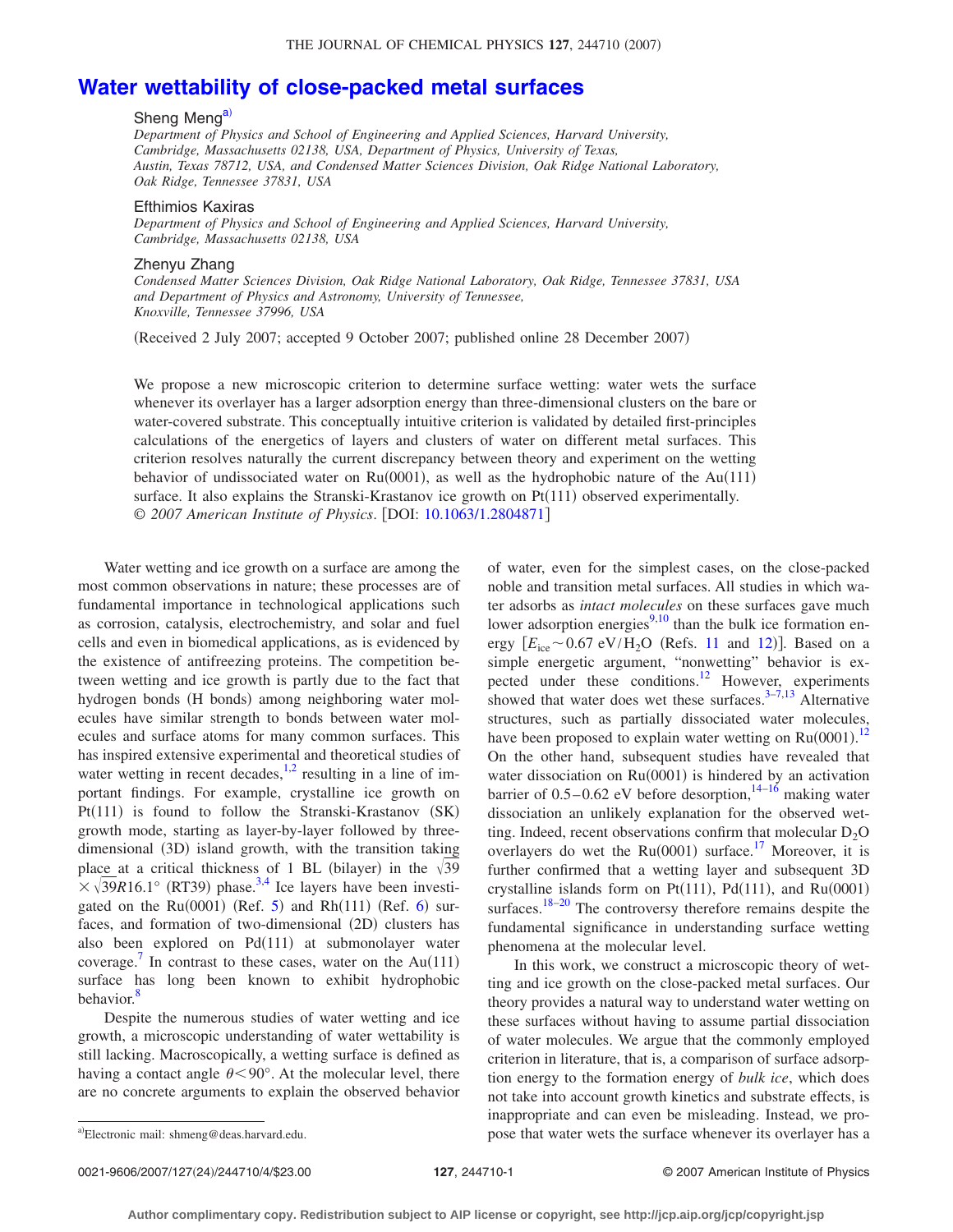<span id="page-1-0"></span>

FIG. 1. (Color online) Optimized geometries (top and side views) on the Pt(111) surface of a (a) water hexamer, (b) bilayer, (c) 29  $H_2O$  3D cluster, and (d) 35 H<sub>2</sub>O 3D cluster. The solid lines indicate the  $(6 \times 6)$  supercell; the dashed lines denote the H bonds.

larger adsorption energy than 3D clusters. This criterion explains successfully water wetting on Pt, Ru, and Rh surfaces, as well as the hydrophobic nature of Au. Using the same criterion, we also explain the growth mechanism on  $Pt(111)$ being the SK type.

Our study is based on first-principles calculations within density functional theory (DFT), employing  $VASP^{21}$  with the projector-augmented-wave method $^{22}$  to describe the electronnucleus interaction and the PBE functional for electron exchange-correlation effects. $^{23}$  We use slabs to represent the surfaces and computational parameters that describe accurately both the structure and energetics of ice layers and clusters. $^{24}$  For example, the structural properties of bulk ice in the hexagonal Ih phase are well reproduced: the in-plane lattice constant is 4.39 Å and the out-of-plane one is 7.39 Å, compared to the experimental values of 4.496 and 7.323 Å, respectively.<sup>25</sup> The cohesive energy is  $0.673$  eV per water, in agreement with other theoretical  $[0.66 \text{ eV}$  (Refs. [11](#page-3-10) and [12](#page-3-11))] and experimental results  $[0.63 \text{ eV} \text{ (Ref. 26)}]$  $[0.63 \text{ eV} \text{ (Ref. 26)}]$  $[0.63 \text{ eV} \text{ (Ref. 26)}]$ .

We consider first the behavior of the initial water overlayer on metal surfaces. Water can form either a strained epitaxial overlayer (wetting) or 3D clusters without strain (nonwetting). The first complete water layer closest to the metal surface consists of water molecules arranged in two planes (thus called a bilayer) and connected to form puckered hexagonal networks resembling those in bulk ice, see Fig.  $1(b)$  $1(b)$ . The ice lattice in adsorbed clusters or commensurate bilayers typically adjusts to that of the substrate due to the flexibility of H bonds compared with the metal bonding. This has been verified quantitatively in experiments for small clusters on Ag(111) (Ref. [27](#page-3-23)) and for overlayers on  $Ru(0001)$ (Ref. [5](#page-3-4)) and  $Rh(111)$ . We therefore consider commensurate overlayers only in the following discussion for convenience. We have calculated the energies of the relevant adsorption structures on four representative surfaces,  $Pt(111)$ ,  $Ru(0001)$ , Rh(111), and Au(111). Only small clusters containing several

up to a few tens of atoms or molecules are critical in growth kinetics. $28$  Hence, we consider here only small clusters in sizes of 6–35 water molecules.

On the  $Pt(111)$  surface, water can form three different phases, designated RT39, RT37  $(\sqrt{37} \times \sqrt{37}R25.3^{\circ})$ , and RT3  $(\sqrt{3} \times \sqrt{3}R30^\circ)$ . The complete RT39 bilayer grows in a SK mode with a critical thickness of 1 BL; this phase transforms into the RT3 structure at coverages  $>5$  BL or under beam exposure.<sup>3</sup> We find the adsorption energies  $(E_{ads})$  of the RT39 and RT3 phases to be 0.55 and 0.51 eV, close to but lower than previous calculations; $\frac{9}{2}$  in view of the fact that those calculations employed less accurate approaches to describe the electron-ion interactions and the electron exchange-correlation effects, such minor differences are not unexpected. The adsorption energy used throughout this work is defined as the energy difference per water molecule between the adsorption system and that of separated substrate and isolated water molecules. The energy difference between RT39 and RT3 explains why the former phase is preferred for the first bilayer, as observed in experiments.<sup>3[,4](#page-3-3)</sup> However, both are much lower than  $E_{ice} = 0.67 \text{ eV}$ , and therefore might not account for wetting based on energetic arguments exclusively with the formation energy of bulk ice as the reference.

For water clusters, we considered first a prototypical hexamer structure with all water molecules lying flat, Fig.  $1(a)$  $1(a)$ , which has  $E_{ads} = 0.53$  eV. For larger clusters, we considered a 2D structure formed by three connected hexamers in a triangular shape, which has  $E_{ads} = 0.54$  eV, essentially the same as the single hexamer ring. Water molecules lying flat will significantly enhance the adsorption energy of 2D clusters.<sup>7,[29](#page-3-25)</sup> The 3D clusters are formed by stacking three bilayers, each consisting of a number of hexamer units in each bilayer  $\lceil 3, 2, \text{ and } 1 \rceil$  in the first, second, and third bilayers, counting from the interface for the  $29 H<sub>2</sub>O$  cluster, Fig.  $1(c)$  $1(c)$ ; 4, 3, and 1 in the first, second, and third bilayers for the 35 H<sub>2</sub>O cluster, Fig.  $1(d)$  $1(d)$ ]. The 35-molecule cluster exhibits poor contact with the surface (forming fewer Pt-O bonds), and is therefore a mismatch and proton-disordered cluster. These 3D clusters have adsorption energies of 0.470 and 0.473 eV, respectively, substantially lower than those of the water hexamer, 2D clusters, and bilayers. Changing water orientation and cluster configuration results in adsorption energy changes less than 0.01 eV. Comparing the formation energy of 3D clusters and the bilayer, we conclude that the formation of a complete bilayer is preferred over 3D clustering. This constitutes a natural explanation for the wetting behavior observed in experiments.

Similar results are obtained for water on Ru(0001) and Rh(111). The complete 2D bilayer on Ru(0001) has an adsorption energy of  $0.50$  eV, while large clusters (29  $H_2O$ ) have adsorption energies of  $\sim 0.43$  eV only. The energy difference of 0.07 eV indicates that forming a complete 2D bilayer is more favorable than  $3D$  clustering on  $Ru(0001)$ , suggesting wetting behavior, *without having to invoke dissociation* of the water overlayers, consistent with experimental observations[.17](#page-3-4) Similarly, the complete 2D bilayer and 3D clusters on  $Rh(111)$  have adsorption energies of 0.52 and 0.46 eV, respectively. Consequently, water prefers to form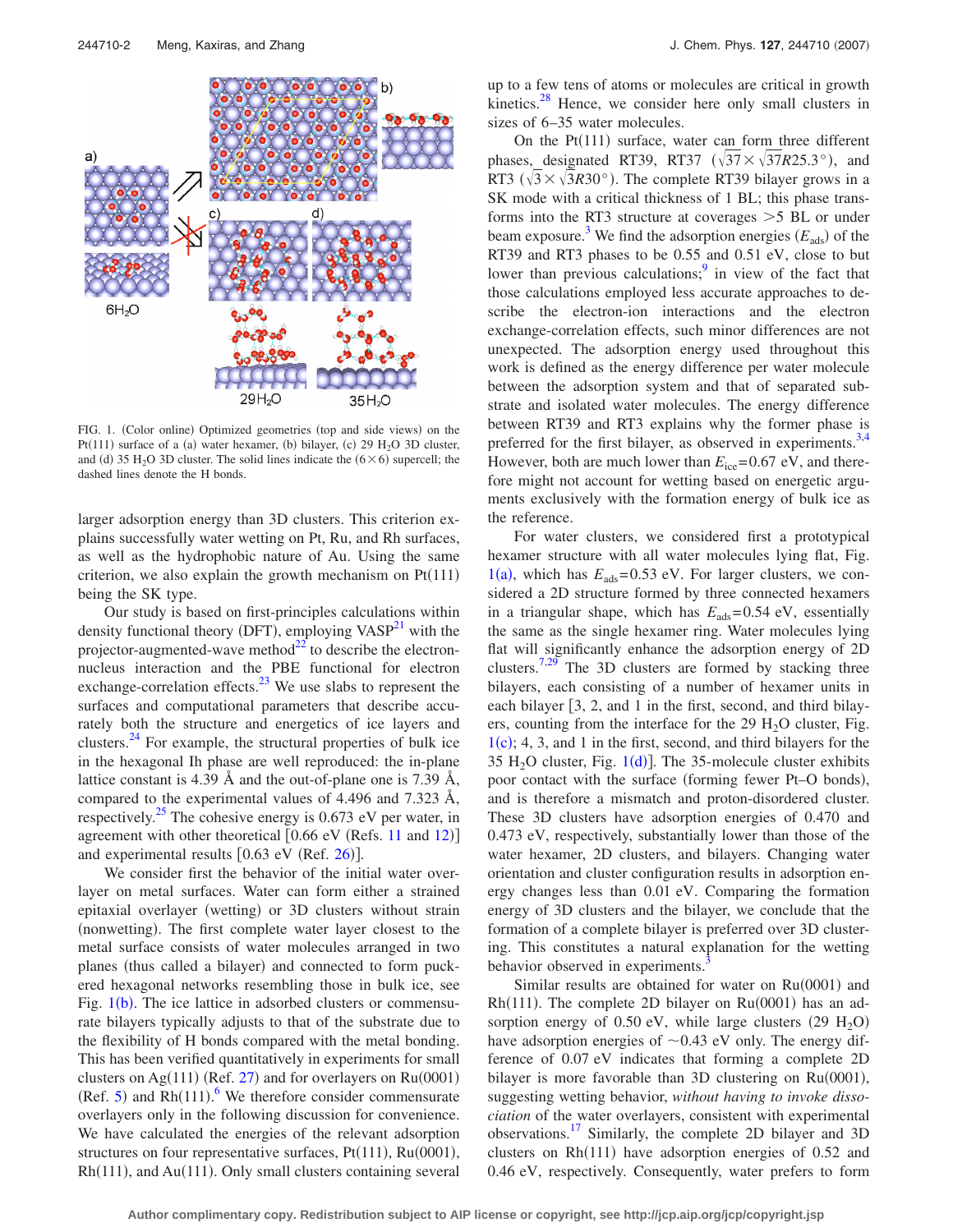<span id="page-2-0"></span>

FIG. 2. (Color online) Adsorption energy (eV per water molecule) of the water bilayer (circles) and 3D clusters (stars) on several metal surfaces vs lattice misfit compared to the ideal ice lattice.

2D overlayers rather than 3D clusters for the first bilayer on Rh(111) as well.<sup>30</sup>

Since the binding energy of water molecules, both for the first layer and for small finite clusters, on Pt, Ru, and Rh is systematically lower than the formation energy in bulk ice, these represent metastable structures compared to large 3D crystalline water droplets. Any large 3D clusters have to grow either on top of the existing first layer or from smaller 3D clusters, which are less stable than the first water layer and not likely to form. Thus, the absence of large 3D crystalline water droplets on bare metal surfaces in experiments indicates that there exist kinetic barriers which block largecluster formation. In addition, a smaller barrier for water diffusion on metal surfaces  $(0.1-0.3 \text{ eV})$  than interlayer exchange would also favor the first-layer wetting of water on these surfaces.

Water on  $Au(111)$  shows a different behavior. For example, a 3D 29 H<sub>2</sub>O cluster has  $E_{ads} = 0.432$  eV, slightly higher than the bilayer adsorption energy of 0.428 eV. Therefore 3D islands are as (or slightly more) favored as flat bilayers on Au(111). This explains the experimental observation of the hydrophobic nature of the  $Au(111)$  surface.<sup>8</sup> To explain this behavior, we invoke first the inert chemical character of Au: a single water molecule has an adsorption energy as low as 0.10 eV on Au(111). A second important factor is strain. The large misfit  $(11.4\%)$  between Au $(111)$  and ice Ih (0001) further lowers the adsorption energy by as much as  $0.07 \text{ eV/H}_2\text{O}$ . The strain effect is evident in the structural relaxation of water clusters: the H-bond length (OO distance) in the water clusters on Au(111) is 2.753 Å, identical to that in bulk ice, but this is smaller than the Au(111) lattice constant by 9.3%, a situation very different from that on Ag (Ref. [27](#page-3-23)) and Pd(111) surfaces.<sup>7</sup> The water bilayer and cluster formation energies on these substrates are plotted in Fig. [2](#page-2-0) as a function of the lattice misfit between the substrates and ice, from which it is clear that water bilayers grow on Pt, Rh, and Ru, but 3D clusters form on Au(111).

An important issue is what happens above 1 BL coverage on the wetting surfaces. We must compare the formation energy of a water bilayer with that of 3D clusters, both on the ice-covered substrate. However, when the ice film is thick enough, water growth on the substrate resembles that

<span id="page-2-1"></span>

FIG. 3. Adsorption energy of water multilayers within RT39 structure on Pt(111) as a function of water coverage showing SK growth mode. The stars indicate the 3D ice cluster formation energies (see text for details). The dashed line at 0.67 eV indicates the bulk ice formation energy.

on an ice surface. We find that beyond a 3 BL thickness of ice on metal surface, the single water adsorption energy approaches its corresponding value on free ice surface. Thus the cluster formation energy is almost the same as that on free ice surface beyond 3 BL, where the influence of the metal substrate is negligible. Based on this observation, we calculate the adsorption energy of ice clusters on the free ice surface to represent that on water-covered substrates for coverages  $>3$  BL. As the reference state, we use the ideal ice lattice without strain because the strain effect is small as shown before. To represent the naturally occurring ice surface, ice Ih (0001), two structures are considered for the direction of OH groups that connect adjacent water bilayers along the surface normal direction *z*. The first represents a proton-ordered surface with all interbilayer OH groups pointing up, which could exist for thicknesses up to a few layers on a surface due to the influence of the surface potential.<sup>31</sup> The second represents the proton-disordered ice surfaces with the interbilayer OH groups pointing both up and down to eliminate the total dipole moment along *z*. The disordered orientation of water within the 2D bilayer, which also occurs naturally, is modeled by using large supercells containing 32 water molecules per bilayer.

 $A(2\times2)$  supercell and 6 BL thick ice slab, consisting of  $48$  H<sub>2</sub>O totally, was used to model the proton-ordered ice surface. On this ice surface, the complete bilayer adsorption energy is 0.68 eV, close to the bulk ice formation energy (0.67 eV). However, the water cluster adsorption energy is much lower. For the single hexamer, as well as for a pair of hexamers one on top of the other, this energy is 0.57 eV. On the 6 BL  $(2 \times 2)$  proton-disordered ice slab, qualitatively similar results are obtained. The complete bilayer has an adsorption energy of 0.66 eV while the single hexamer cluster and the stacked pair of hexamers have adsorption energies of 0.52 and 0.51 eV, respectively. The adsorption energies on the proton-disordered surface are smaller than those on proton-ordered surface because of enhanced intermolecular dipolar coupling in the latter. Calculations using larger supercells  $(4 \times 4)$  and larger clusters (with 26 and 35 waters) did not give any substantial differences.